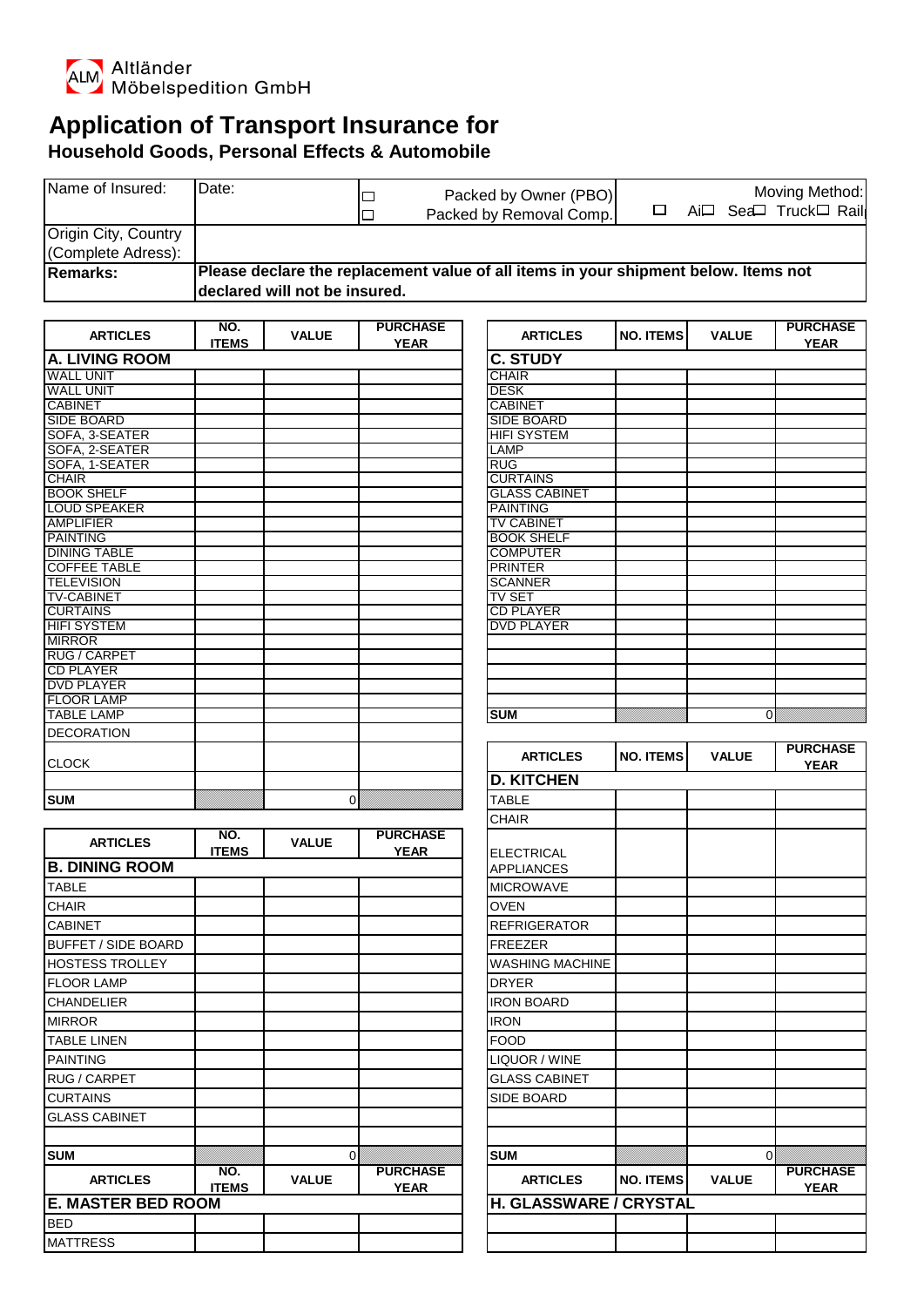| <b>CHEST OF DRAWERS</b> |    |                                      |                  |              |                                |
|-------------------------|----|--------------------------------------|------------------|--------------|--------------------------------|
| <b>CHAIR</b>            |    |                                      |                  |              |                                |
| <b>DRESSING TABLE</b>   |    | <b>SUM</b>                           |                  |              | $\overline{0}$                 |
| <b>WARDROBE</b>         |    |                                      |                  |              |                                |
| <b>BEDSIDE LOCKER</b>   |    | <b>ARTICLES</b>                      | <b>NO. ITEMS</b> | <b>VALUE</b> | <b>PURCHASE</b><br><b>YEAR</b> |
| <b>SOFA</b>             |    | <b>I. ORNAMENTS &amp; SCULPTURES</b> |                  |              |                                |
| <b>MIRROR</b>           |    | <b>BUDDHA</b>                        |                  |              |                                |
| <b>LAMP</b>             |    | <b>STONE FIGURE</b>                  |                  |              |                                |
| <b>RUG / CARPET</b>     |    | TERRAKOTTA<br><b>WARRIOR</b>         |                  |              |                                |
| <b>PAINTING</b>         |    |                                      |                  |              |                                |
| <b>TV SET</b>           |    |                                      |                  |              |                                |
| <b>SUITS</b>            |    |                                      |                  |              |                                |
| <b>TROUSERS</b>         |    | <b>SUM</b>                           |                  |              | $\overline{0}$                 |
| <b>SLACKS</b>           |    |                                      |                  |              |                                |
| <b>SKIRTS</b>           |    | <b>ARTICLES</b>                      | <b>NO. ITEMS</b> | <b>VALUE</b> | <b>PURCHASE</b><br><b>YEAR</b> |
| <b>BLOUSES</b>          |    | <b>J. SPORT EQUIPMENT</b>            |                  |              |                                |
| <b>SWEATER / SHIRT</b>  |    |                                      |                  |              |                                |
| <b>HOSIERY / SOCKS</b>  |    |                                      |                  |              |                                |
| <b>UNDER WARE</b>       |    |                                      |                  |              |                                |
| <b>LINGERIE</b>         |    |                                      |                  |              |                                |
|                         |    | <b>SUM</b>                           |                  |              | $\mathbf{0}$                   |
|                         |    | <b>ARTICLES</b>                      | <b>NO. ITEMS</b> | <b>VALUE</b> | <b>PURCHASE</b><br><b>YEAR</b> |
| <b>SUM</b>              | Οľ | <b>K. BATHROOM</b>                   |                  |              |                                |

|                                   |                     |              |                                | ---------                           |                  |                |                                |
|-----------------------------------|---------------------|--------------|--------------------------------|-------------------------------------|------------------|----------------|--------------------------------|
| <b>ARTICLES</b>                   | NO.<br><b>ITEMS</b> | <b>VALUE</b> | <b>PURCHASE</b><br><b>YEAR</b> | <b>MEDICAL SUPPLIES</b>             |                  |                |                                |
| <b>F. CHILDREN'S / GUEST ROOM</b> |                     |              |                                | <b>COSMETIC</b>                     |                  |                |                                |
| <b>BED</b>                        |                     |              |                                | CABINET / SHELF                     |                  |                |                                |
| <b>MATTRESS</b>                   |                     |              |                                | <b>MIRROR</b>                       |                  |                |                                |
| <b>CHEST OF DRAWERS</b>           |                     |              |                                | <b>RUG</b>                          |                  |                |                                |
| <b>CHAIR</b>                      |                     |              |                                |                                     |                  |                |                                |
| <b>DRESSING TABLE</b>             |                     |              |                                |                                     |                  |                |                                |
| <b>WARDROBE</b>                   |                     |              |                                |                                     |                  |                |                                |
| <b>BEDSIDE LOCKER</b>             |                     |              |                                | <b>SUM</b>                          |                  | $\overline{0}$ |                                |
| <b>SOFA</b>                       |                     |              |                                |                                     |                  |                |                                |
| <b>MIRROR</b>                     |                     |              |                                | <b>ARTICLES</b>                     | <b>NO. ITEMS</b> | <b>VALUE</b>   | <b>PURCHASE</b><br><b>YEAR</b> |
| <b>BOOK SHELF</b>                 |                     |              |                                | <b>L. GARDEN / GARAGE</b>           |                  |                |                                |
| LAMP                              |                     |              |                                | <b>CHAIR</b>                        |                  |                |                                |
| <b>CURTAINS</b>                   |                     |              |                                | <b>TABLE</b>                        |                  |                |                                |
| <b>PAINTING</b>                   |                     |              |                                | <b>LOUNGE CHAIR</b>                 |                  |                |                                |
| <b>HIFI SYSTEM</b>                |                     |              |                                | <b>BARBECUE</b>                     |                  |                |                                |
|                                   |                     |              |                                | <b>SWING</b>                        |                  |                |                                |
|                                   |                     |              |                                | <b>LAWN MOWER</b>                   |                  |                |                                |
|                                   |                     |              |                                | <b>ELECTRIC</b><br><b>EQUIPMENT</b> |                  |                |                                |
| <b>SUM</b>                        |                     | 0            |                                | <b>GARDEN TOOLS</b>                 |                  |                |                                |

| <b>ARTICLES</b>                         | NO.<br><b>ITEMS</b> | <b>VALUE</b> | <b>PURCHASE</b><br><b>YEAR</b> | <b>WORK BENCH</b>             |  |
|-----------------------------------------|---------------------|--------------|--------------------------------|-------------------------------|--|
| <b>G. ANTIQUES</b>                      |                     |              |                                | POWER TOOL                    |  |
|                                         |                     |              |                                | <b>HAND TOOL</b>              |  |
|                                         |                     |              |                                | <b>FLOWER POT</b>             |  |
| <b>SUM</b>                              |                     |              |                                | <b>SUM</b>                    |  |
| <b>ARTICLES</b>                         | NO.<br><b>ITEMS</b> | <b>VALUE</b> | <b>PURCHASE</b><br><b>YEAR</b> | <b>N. CAR &amp; MOTORBIKE</b> |  |
| <b>M. MISCELLANEOUS</b>                 |                     |              |                                | YEAR (REG. NO.)               |  |
| <b>PHOTOGRAPHIC</b><br><b>EQUIPMENT</b> |                     |              |                                | MODEL / COLOUR                |  |
| <b>CAMERA</b>                           |                     |              |                                | CHASSIS NO.                   |  |
| <b>VIDEO CAMERA</b>                     |                     |              |                                | <b>SUM INSURED</b>            |  |

| <b>CURA</b> | ,,,,,,,,,,,, |  |
|-------------|--------------|--|

| <b>ARTICLES</b>              | <b>NO. ITEMS</b>                     | <b>VALUE</b> | <b>PURCHASE</b><br><b>YEAR</b> |  |  |  |  |  |
|------------------------------|--------------------------------------|--------------|--------------------------------|--|--|--|--|--|
|                              | <b>I. ORNAMENTS &amp; SCULPTURES</b> |              |                                |  |  |  |  |  |
| <b>BUDDHA</b>                |                                      |              |                                |  |  |  |  |  |
| <b>STONE FIGURE</b>          |                                      |              |                                |  |  |  |  |  |
| TERRAKOTTA<br><b>WARRIOR</b> |                                      |              |                                |  |  |  |  |  |
|                              |                                      |              |                                |  |  |  |  |  |
|                              |                                      |              |                                |  |  |  |  |  |
|                              |                                      |              |                                |  |  |  |  |  |
| <b>SUM</b>                   |                                      |              |                                |  |  |  |  |  |

| <b>ARTICLES</b>           | <b>NO. ITEMS</b> | <b>VALUE</b> | <b>PURCHASE</b><br><b>YEAR</b> |  |  |  |  |
|---------------------------|------------------|--------------|--------------------------------|--|--|--|--|
| <b>J. SPORT EQUIPMENT</b> |                  |              |                                |  |  |  |  |
|                           |                  |              |                                |  |  |  |  |
|                           |                  |              |                                |  |  |  |  |
|                           |                  |              |                                |  |  |  |  |
|                           |                  |              |                                |  |  |  |  |
| <b>SUM</b>                |                  |              |                                |  |  |  |  |

|                              | <b>ARTICLES</b>         | <b>NO. ITEMS</b> | <b>VALUE</b> | <b>PURCHASE</b><br><b>YEAR</b> |
|------------------------------|-------------------------|------------------|--------------|--------------------------------|
|                              | <b>K. BATHROOM</b>      |                  |              |                                |
|                              | <b>TOILETRIES</b>       |                  |              |                                |
| <b>RCHASE</b><br><b>YEAR</b> | <b>MEDICAL SUPPLIES</b> |                  |              |                                |
|                              | <b>COSMETIC</b>         |                  |              |                                |
|                              | <b>CABINET / SHELF</b>  |                  |              |                                |
|                              | <b>MIRROR</b>           |                  |              |                                |
|                              | <b>RUG</b>              |                  |              |                                |
|                              |                         |                  |              |                                |
|                              |                         |                  |              |                                |
|                              | <b>SUM</b>              |                  |              |                                |
|                              |                         |                  |              |                                |

| <b>ARTICLES</b>               | <b>NO. ITEMS</b>   | <b>VALUE</b> | <b>PURCHASE</b><br><b>YEAR</b> |  |  |  |  |
|-------------------------------|--------------------|--------------|--------------------------------|--|--|--|--|
|                               | L. GARDEN / GARAGE |              |                                |  |  |  |  |
| <b>CHAIR</b>                  |                    |              |                                |  |  |  |  |
| <b>TABLE</b>                  |                    |              |                                |  |  |  |  |
| <b>LOUNGE CHAIR</b>           |                    |              |                                |  |  |  |  |
| <b>BARBECUE</b>               |                    |              |                                |  |  |  |  |
| <b>SWING</b>                  |                    |              |                                |  |  |  |  |
| <b>LAWN MOWER</b>             |                    |              |                                |  |  |  |  |
| ELECTRIC<br><b>EQUIPMENT</b>  |                    |              |                                |  |  |  |  |
| <b>GARDEN TOOLS</b>           |                    |              |                                |  |  |  |  |
| <b>BICYCLE</b>                |                    |              |                                |  |  |  |  |
| <b>WORK BENCH</b>             |                    |              |                                |  |  |  |  |
| POWER TOOL                    |                    |              |                                |  |  |  |  |
| <b>HAND TOOL</b>              |                    |              |                                |  |  |  |  |
| <b>FLOWER POT</b>             |                    |              |                                |  |  |  |  |
|                               |                    |              |                                |  |  |  |  |
| <b>SUM</b>                    |                    | 0            |                                |  |  |  |  |
| <b>N. CAR &amp; MOTORBIKE</b> |                    |              |                                |  |  |  |  |
| YEAR (REG. NO.)               |                    |              |                                |  |  |  |  |
| MODEL / COLOUR                |                    |              |                                |  |  |  |  |
| CHASSIS NO.                   |                    |              |                                |  |  |  |  |
| <b>SUM INSURED</b>            |                    |              |                                |  |  |  |  |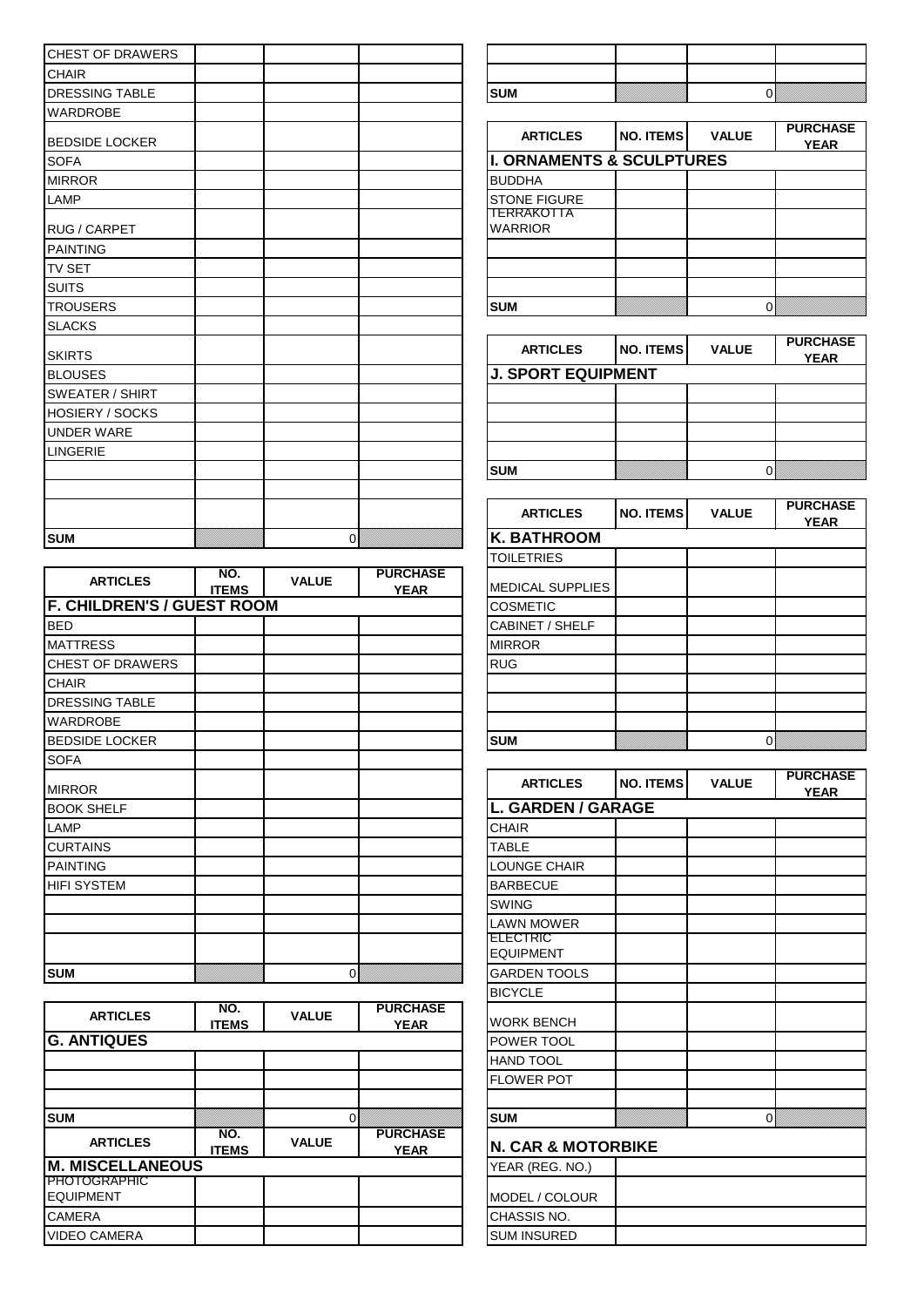| <b>CAMERA EQUIPMENT</b>  |          |                           |
|--------------------------|----------|---------------------------|
| <b>COMPUTER</b>          |          |                           |
| <b>PRINTER</b>           |          | <b>HOUSEHOLD GOODS:</b>   |
| <b>MONITOR</b>           |          |                           |
| <b>COMPUTER SUPPLIES</b> |          | <b>AUTOMOBILE:</b>        |
| <b>PROJECTOR</b>         |          |                           |
| <b>RECORDS</b>           |          | <b>TOTAL SUM INSURED:</b> |
| <b>VIDEO TAPES</b>       |          |                           |
| CD / DVD                 |          |                           |
| <b>CASSETTES</b>         |          |                           |
| <b>TOYS / GAMES</b>      |          |                           |
| <b>SEWING MACHINE</b>    |          |                           |
| <b>CONVERTER</b>         |          |                           |
| PIANO (UPRIGHT)          |          |                           |
| <b>GRAND PIANO</b>       |          |                           |
| <b>HIFI EQUIPMENT</b>    |          |                           |
| <b>BOOKS</b>             |          |                           |
|                          |          |                           |
|                          |          |                           |
|                          |          |                           |
|                          |          |                           |
| <b>SUM</b>               | $\Omega$ |                           |

| <b>HOUSEHOLD GOODS:</b>   |  |
|---------------------------|--|
| <b>AUTOMOBILE:</b>        |  |
| <b>TOTAL SUM INSURED:</b> |  |

(\* Please specify currency)

## **Declaration of the Proposer:**

I declare that I have disclosed all material facts and understand that failure to do so could render the insurance void. I declare that the amounts stated above are the full value of the goods at destination. I confirm that I have declared all items that I wish to insure with all details requested. I have read the conditions stated overleaf and understand that these shall form the basis of the proposed contract between me and Insurers.

Date: Signature: